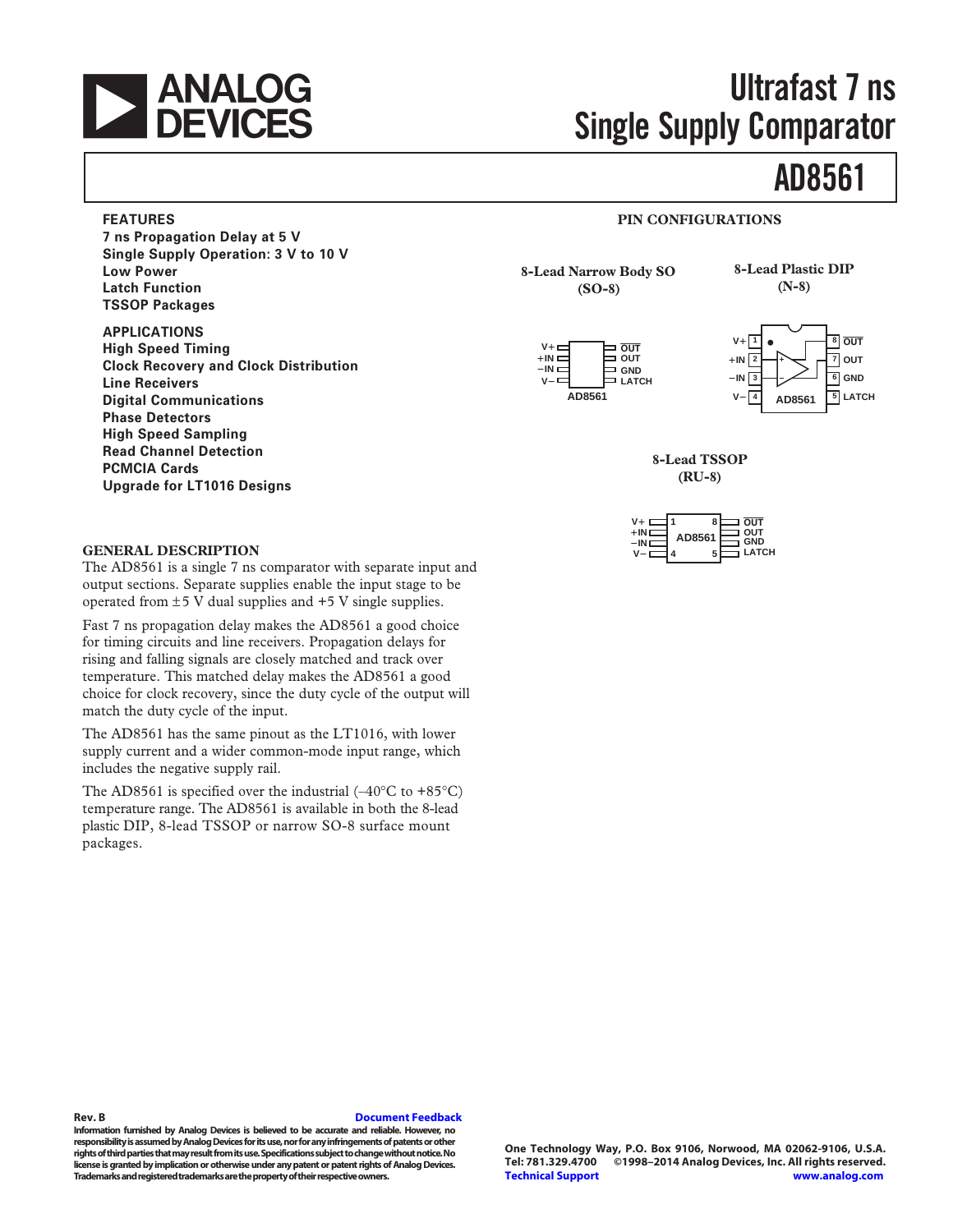# **AD8561–SPECIFICATIONS ELECTRICAL SPECIFICATIONS** ( $@$  V + = +5.0 V, V - = V<sub>GND</sub> = 0 V, T<sub>A</sub> = +25<sup>o</sup>C unless otherwise noted)

| Parameter                                                                                                                                  | Symbol                                                                   | <b>Conditions</b>                                                                                                                                 | Min                   | <b>Typ</b>                       | <b>Max</b>   | <b>Units</b>                                                          |
|--------------------------------------------------------------------------------------------------------------------------------------------|--------------------------------------------------------------------------|---------------------------------------------------------------------------------------------------------------------------------------------------|-----------------------|----------------------------------|--------------|-----------------------------------------------------------------------|
| INPUT CHARACTERISTICS<br>Offset Voltage                                                                                                    | $V_{OS}$                                                                 | $-40^{\circ}C \leq T_A \leq +85^{\circ}C$                                                                                                         |                       | 2.3                              | 7<br>8       | mV<br>mV                                                              |
| Offset Voltage Drift<br>Input Bias Current<br>Input Offset Current<br>Input Common-Mode Voltage Range                                      | $\Delta V_{OS}/\Delta T$<br>$I_{\rm B}$<br>$I_B$<br>$I_{OS}$<br>$V_{CM}$ | $V_{CM} = 0 V$<br>$-40^{\circ}$ C $\leq$ T <sub>A</sub> $\leq$ +85°C<br>$V_{CM} = 0 V$                                                            | $-6$<br>$-7$<br>0.0   | $\overline{4}$<br>$-3$<br>$-3.5$ | ±4<br>$+3.0$ | $\mu V$ /°C<br>$\mu A$<br>μA<br>μA<br>V                               |
| Common-Mode Rejection Ratio<br>Large Signal Voltage Gain<br>Input Capacitance                                                              | <b>CMRR</b><br>$A_{VQ}$<br>$C_{IN}$                                      | $0 V \le V_{CM} \le +3.0 V$<br>$R_L = 10 k\Omega$                                                                                                 | 65                    | 85<br>3000<br>3.0                |              | dB<br>V/V<br>pF                                                       |
| LATCH ENABLE INPUT<br>Logic "1" Voltage Threshold<br>Logic "0" Voltage Threshold<br>Logic "1" Current<br>Logic "0" Current<br>Latch Enable | $\rm V_{IH}$<br>$V_{IL}$<br>$I_{IH}$<br>$I_{\text{IL}}$                  | $VLH = 3.0 V$<br>$V_{LL} = 0.3 V$                                                                                                                 | 2.0<br>$-1.0$<br>$-4$ | 1.65<br>1.60<br>$-0.3$<br>$-2$   | 0.8          | $\ensuremath{\mathbf{V}}$<br>$\overline{V}$<br>μA<br>μA               |
| Pulsewidth<br>Setup Time<br>Hold Time                                                                                                      | $t_{PW(E)}$<br>$t_S$<br>$t_{\rm H}$                                      |                                                                                                                                                   |                       | 6<br>$\mathbf{1}$<br>1.2         |              | ns<br>ns<br>ns                                                        |
| DIGITAL OUTPUTS<br>Logic "1" Voltage<br>Logic "1" Voltage<br>Logic "0" Voltage                                                             | $V_{OH}$<br>$V_{OH}$<br>$V_{OL}$                                         | $I_{OH} = -50 \mu A$ , $\Delta V_{IN} > 250 \mu V$<br>$I_{OH} = -3.2$ mA, $\Delta V_{IN} > 250$ mV<br>$I_{OL}$ = 3.2 mA, $\Delta V_{IN}$ > 250 mV | 3.5<br>2.4            | 3.5<br>0.25                      | 0.4          | $\ensuremath{\mathbf{V}}$<br>$\mathbf V$<br>$\boldsymbol{\mathrm{V}}$ |
| DYNAMIC PERFORMANCE<br>Propagation Delay                                                                                                   | t <sub>p</sub>                                                           | 200 mV Step with 100 mV Overdrive<br>$-40^{\circ}C \leq T_A \leq +85^{\circ}C$                                                                    |                       | 6.75<br>8                        | 9.8<br>13    | ns<br>ns                                                              |
| Propagation Delay<br>Differential Propagation Delay<br>(Rising Propagation Delay vs.                                                       | t <sub>p</sub>                                                           | 100 mV Step with 5 mV Overdrive                                                                                                                   |                       | 8                                |              | ns                                                                    |
| Falling Propagation Delay)<br>Rise Time<br>Fall Time                                                                                       | $\Delta t_{\rm P}$                                                       | 100 mV Step with 100 mV Overdrive <sup>1</sup><br>20% to 80%<br>80% to 20%                                                                        |                       | 0.5<br>3.8<br>1.5                | 2.0          | ns<br>ns<br>ns                                                        |
| POWER SUPPLY<br>Power Supply Rejection Ratio<br>Positive Supply Current                                                                    | <b>PSRR</b><br>$I+$                                                      | $+4.5 V \le V + \le +5.5 V$<br>$-40^{\circ}C \leq T_A \leq +85^{\circ}C$                                                                          | 50                    | 65<br>4.5                        | 6.0<br>7.5   | dB<br>mA<br>mA                                                        |
| Ground Supply Current                                                                                                                      | $I_{GND}$                                                                | $V_0 = 0 V$ , $R_L = \infty$<br>$-40^{\circ}$ C $\leq$ $T_A \leq +85^{\circ}$ C                                                                   |                       | 2.2                              | 3.3<br>3.8   | mA<br>mA                                                              |
| Analog Supply Current                                                                                                                      | $I-$                                                                     | $-40^{\circ}$ C $\leq T_A \leq +85^{\circ}$ C                                                                                                     |                       | 2.3                              | 4.5<br>5.5   | mA<br>mA                                                              |

NOTES

<sup>1</sup> Guaranteed by design.

Specifications subject to change without notice.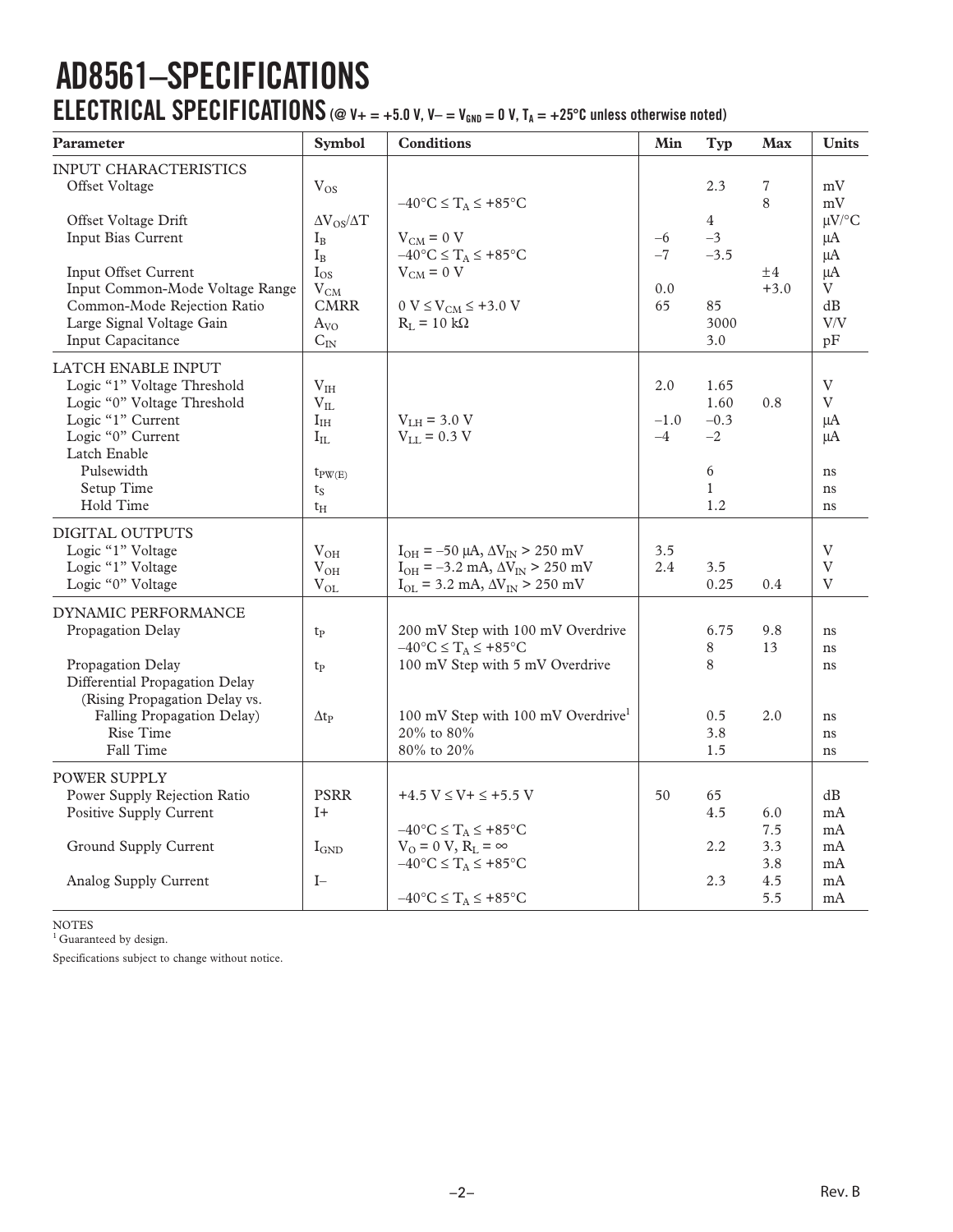### **ELECTRICAL SPECIFICATIONS** (@  $V_+=+5.0$  V,  $V_-=V_{\text{GND}}=0$  V,  $V_-=-5$  V,  $T_A=+25^{\circ}$ C unless otherwise noted)

| Parameter                                                                                                                                                                                                                         | Symbol                                                                                                                  | <b>Conditions</b>                                                                                                                                                                                                                                                                                  | Min                          | Typ                                                             | <b>Max</b>                             | <b>Units</b>                                                           |
|-----------------------------------------------------------------------------------------------------------------------------------------------------------------------------------------------------------------------------------|-------------------------------------------------------------------------------------------------------------------------|----------------------------------------------------------------------------------------------------------------------------------------------------------------------------------------------------------------------------------------------------------------------------------------------------|------------------------------|-----------------------------------------------------------------|----------------------------------------|------------------------------------------------------------------------|
| INPUT CHARACTERISTICS<br>Offset Voltage<br>Offset Voltage Drift<br>Input Bias Current<br>Input Offset Current<br>Input Common-Mode Voltage Range<br>Common-Mode Rejection Ratio<br>Large Signal Voltage Gain<br>Input Capacitance | $V_{OS}$<br>$\Delta V_{OS}/\Delta T$<br>$I_B$<br>$I_{B}$<br>$I_{OS}$<br>$V_{CM}$<br><b>CMRR</b><br>$A_{VO}$<br>$C_{IN}$ | $-40^{\circ}C \leq T_A \leq +85^{\circ}C$<br>$V_{CM} = 0 V$<br>$-40^{\circ}C \leq T_A \leq +85^{\circ}C$<br>$V_{CM} = 0 V$<br>$-5.0 V \le V_{CM} \le +3.0 V$<br>$R_L = 10 k\Omega$                                                                                                                 | $-6$<br>$-7$<br>$-5.0$<br>65 | 1<br>$\overline{4}$<br>$-3$<br>$-2.5$<br>85<br>3000<br>3.0      | 7<br>8<br>±4<br>$+3.0$                 | mV<br>mV<br>$\mu V$ /°C<br>$\mu A$<br>μA<br>μA<br>V<br>dB<br>V/V<br>pF |
| LATCH ENABLE INPUT<br>Logic "1" Voltage Threshold<br>Logic "0" Voltage Threshold<br>Logic "1" Current<br>Logic "0" Current<br>Latch Enable<br>Pulsewidth<br>Setup Time<br>Hold Time                                               | $\rm V_{IH}$<br>$V_{IL}$<br>$I_{IH}$<br>$I_{IL}$<br>$t_{PW(E)}$<br>$t_S$<br>$t_{\rm H}$                                 | $V_{LH}$ = 3.0 V<br>$V_{LL} = 0.3 V$                                                                                                                                                                                                                                                               | 2.0<br>$-1$<br>$-4$          | 1.65<br>1.60<br>$-0.5$<br>$-2$<br>6<br>1.0<br>1.2               | 0.8<br>20<br>20                        | V<br>V<br>μA<br>μA<br>ns<br>ns<br>ns                                   |
| DIGITAL OUTPUTS<br>Logic "1" Voltage<br>Logic "0" Voltage                                                                                                                                                                         | $\rm V_{OH}$<br>$V_{OL}$                                                                                                | $I_{OH} = -3.2$ mA<br>$I_{OL} = 3.2$ mA                                                                                                                                                                                                                                                            | 2.6                          | 3.5<br>0.2                                                      | 0.3                                    | V<br>V                                                                 |
| DYNAMIC PERFORMANCE<br>Propagation Delay<br>Propagation Delay<br>Differential Propagation Delay<br>(Rising Propagation Delay vs.<br>Falling Propagation Delay)<br>Rise Time<br>Fall Time<br>Dispersion                            | $t_{P}$<br>$t_{P}$<br>$\Delta t_{\rm P}$                                                                                | 200 mV Step with 100 mV Overdrive<br>$-40^{\circ}$ C $\leq T_A \leq +85^{\circ}$ C<br>100 mV Step with 5 mV Overdrive<br>100 mV Step with 100 mV Overdrive<br>20% to 80%<br>80% to 20%                                                                                                             |                              | 6.5<br>8<br>$\overline{7}$<br>0.5<br>3.8<br>1.5<br>$\mathbf{1}$ | 9.8<br>13<br>$\mathbf{2}$              | ns<br>ns<br>ns<br>ns<br>ns<br>ns<br>ns                                 |
| <b>POWER SUPPLY</b><br>Power Supply Rejection Ratio<br><b>Supply Current</b><br>Positive Supply Current<br>Ground Supply Current<br><b>Negative Supply Current</b>                                                                | <b>PSRR</b><br>$I+$<br>$I_{\text{GND}}$<br>$I-$                                                                         | $\pm 4.5~\mathrm{V} \leq \mathrm{V_{CC}}$ and $\mathrm{V_{EE}} \leq \pm 5.5~\mathrm{V}$<br>$V_0 = 0 V$ , $R_L = \infty$<br>$-40^{\circ}$ C $\leq T_A \leq +85^{\circ}$ C<br>$V_0 = 0 V$ , $R_L = \infty$<br>$-40^{\circ}C \leq T_A \leq +85^{\circ}C$<br>$-40^{\circ}C \leq T_A \leq +85^{\circ}C$ | 55                           | 70<br>4.7<br>2.2<br>2.4                                         | 6.5<br>7.5<br>3.3<br>3.8<br>4.5<br>5.5 | dB<br>mA<br>mA<br>mA<br>mA<br>mA<br>mA                                 |

NOTES<br><sup>1</sup> Guaranteed by design.

Specifications subject to change without notice.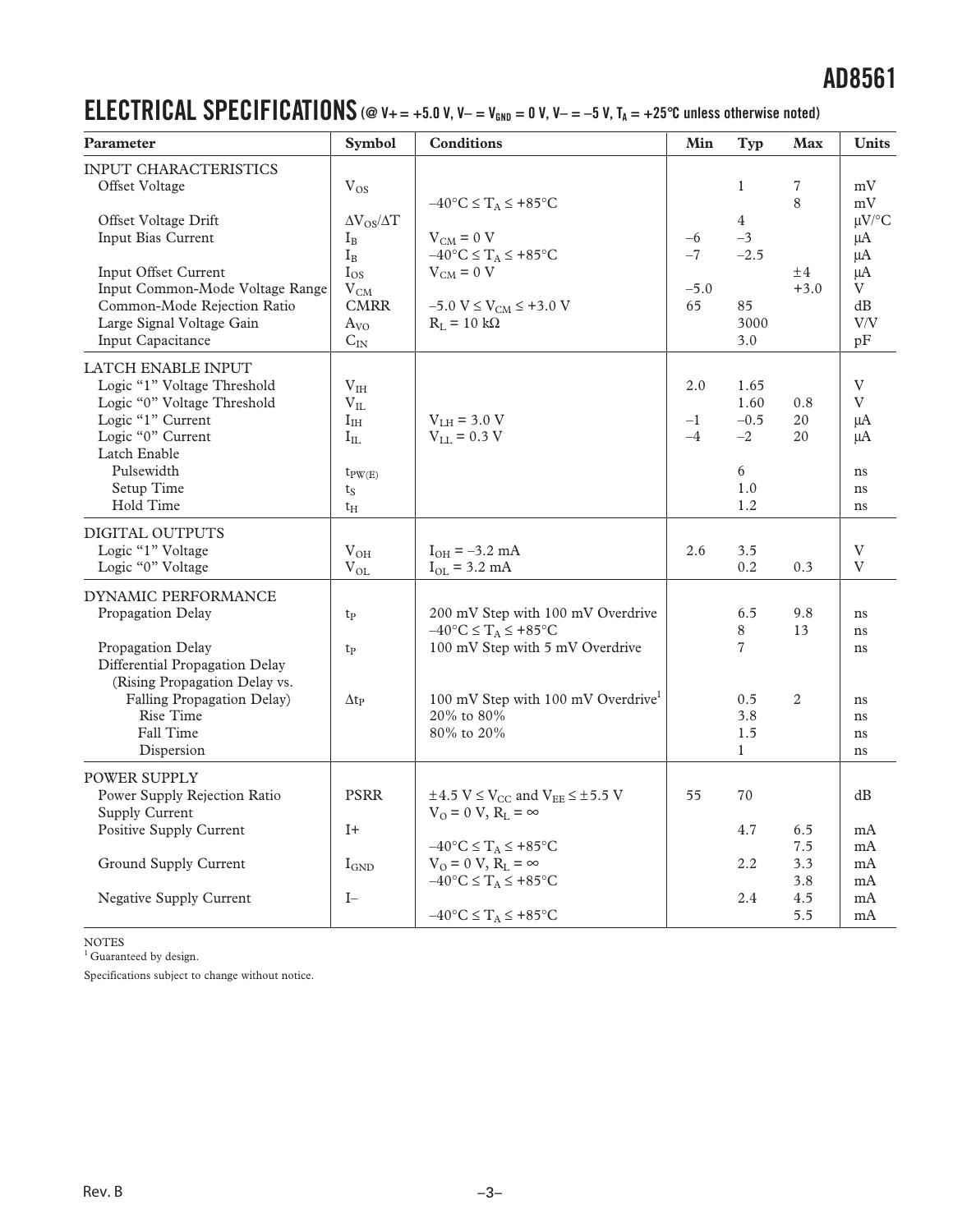# **AD8561–SPECIFICATIONS**

### **ELECTRICAL SPECIFICATIONS** ( $@$  V+ = +3.0 V, V- = V<sub>GND</sub> = 0 V, T<sub>A</sub> = +25<sup>o</sup>C unless otherwise noted)

| Parameter                                                                                                                              | <b>Symbol</b>                                             | <b>Conditions</b>                                                                                 | Min                            | Typ            | <b>Max</b>                      | <b>Units</b>                         |
|----------------------------------------------------------------------------------------------------------------------------------------|-----------------------------------------------------------|---------------------------------------------------------------------------------------------------|--------------------------------|----------------|---------------------------------|--------------------------------------|
| <b>INPUT CHARACTERISTICS</b><br>Offset Voltage<br>Input Bias Current<br>Input Common-Mode Voltage Range<br>Common-Mode Rejection Ratio | $V_{OS}$<br>$I_{R}$<br>$I_{B}$<br>$V_{CM}$<br><b>CMRR</b> | $V_{CM} = 0 V$<br>$-40^{\circ}$ C $\leq$ $T_A \leq +85^{\circ}$ C<br>$0.1 V \le V_{CM} \le 1.5 V$ | $-6$<br>$-7$<br>$\Omega$<br>60 | $-3.0$<br>$-4$ | 7<br>$+1.5$                     | mV<br>μA<br>μA<br>$\mathbf{V}$<br>dB |
| <b>OUTPUT CHARACTERISTICS</b><br>Output High Voltage<br><b>Output Low Voltage</b>                                                      | $V_{OH}$<br>$V_{OL}$                                      | $I_{OH} = -3.2$ mA, $V_{IN} > 250$ mV<br>$I_{OL}$ = +3.2 mA, $V_{IN}$ > 250 mV                    | $1.2^{1}$                      |                | 0.3                             | V<br>V                               |
| <b>POWER SUPPLY</b><br>Power Supply Rejection Ratio<br><b>Supply Currents</b>                                                          | <b>PSRR</b><br>$I+$                                       | +2.7 V $\leq$ V <sub>CC</sub> , V <sub>EE</sub> $\leq$ +6 V<br>$V_0 = 0 V$ , $R_r = \infty$       |                                | 40<br>4.0      |                                 | dB<br>mA                             |
| V+ Supply Current<br>Ground Supply Current<br>V-Supply Current                                                                         | $I_{\text{GND}}$<br>$I-$                                  | $-40^{\circ}C \leq T_A \leq +85^{\circ}C$<br>$-40^{\circ}$ C $\leq$ $T_A \leq +85^{\circ}$ C      |                                | 1.6<br>2.4     | 4.5<br>5.5<br>2.5<br>3.0<br>3.3 | mA<br>mA<br>mA<br>mA                 |
| <b>DYNAMIC PERFORMANCE</b><br>Propagation Delay                                                                                        | tp                                                        | $-40^{\circ}C \leq T_A \leq +85^{\circ}C$<br>100 mV Step with 20 mV Overdrive <sup>2</sup>        |                                | 8.5            | 3.8<br>9.8                      | mA<br>ns                             |

#### **NOTES**

<sup>1</sup>Output high voltage without pull-up resistor. It may be useful to have a pull-up resistor to V+ for 3 V operation.

<sup>2</sup>Guaranteed by design.

Specifications subject to change without notice.

#### **ABSOLUTE MAXIMUM RATINGS**

| Analog Positive Supply-Digital Positive Supply $\dots$ . $-600$ mV     |  |
|------------------------------------------------------------------------|--|
|                                                                        |  |
|                                                                        |  |
| Output Short-Circuit Duration to GND  Indefinite                       |  |
| Storage Temperature Range                                              |  |
| N, R, RU Package $\ldots \ldots \ldots \ldots \ldots -65$ °C to +150°C |  |
| Operating Temperature Range $\ldots \ldots \ldots -40$ °C to +85°C     |  |
| <b>Iunction Temperature Range</b>                                      |  |
| N, R, RU Package $\ldots \ldots \ldots \ldots \ldots -65$ °C to +150°C |  |
| Lead Temperature Range (Soldering, 10 sec) $\dots \dots +350^{\circ}C$ |  |
|                                                                        |  |

| Package Type           | $\theta_{IA}^2$ | $\theta_{\rm IC}$ | <b>Units</b>       |
|------------------------|-----------------|-------------------|--------------------|
| 8-Lead Plastic DIP (N) | 103             | 43                | $\rm ^{\circ}$ C/W |
| 8-Lead SO (R)          | 158             | 43                | $\rm ^{\circ}$ C/W |
| 8-Lead TSSOP           | 240             | 43                | $\rm ^{\circ}$ C/W |

NOTES

<sup>1</sup>The analog input voltage is equal to  $\pm$  7 V or the analog supply voltage, whichever is less.

 $^{2}\theta_{\rm JA}$  is specified for the worst case conditions, i.e.,  $\theta_{\rm JA}$  is specified for device in socket for P-DIP and  $\theta_{JA}$  is specified for device soldered in circuit board for SOIC and TSSOP packages.

#### **CAUTION**

ESD (electrostatic discharge) sensitive device. Electrostatic charges as high as 4000 V readily accumulate on the human body and test equipment and can discharge without detection. Although the AD8561 features proprietary ESD protection circuitry, permanent damage may occur on devices subjected to high energy electrostatic discharges. Therefore, proper ESD precautions are recommended to avoid performance degradation or loss of functionality.

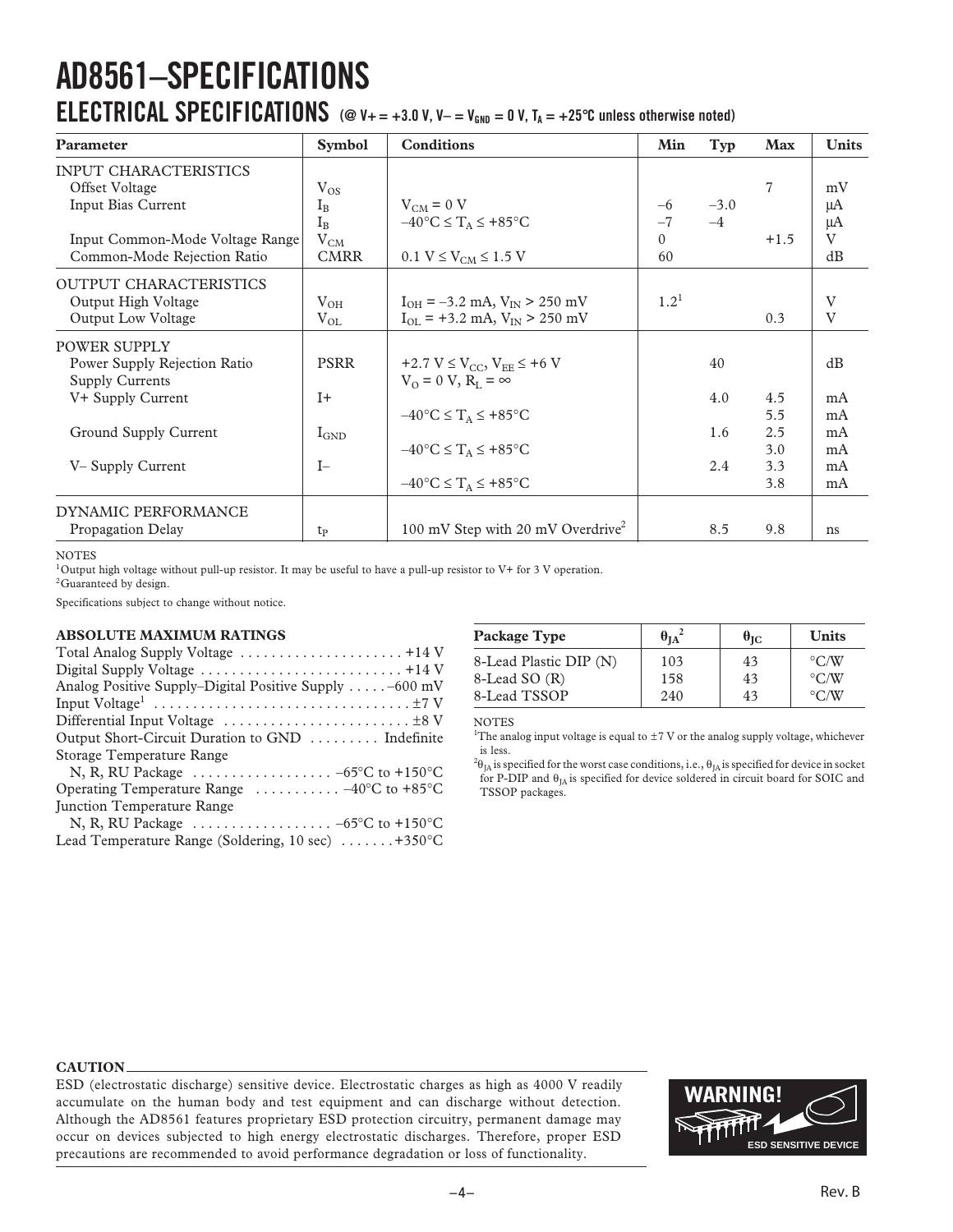### **Typical Performance Characteristics**  $(V_+ = +5 V, V_- = 0 V, T_A = +25°C$  unless otherwise noted)



Figure 1. Output Voltage vs. Differential Input Voltage



Figure 2. Typical Distribution of Input Offset Voltage



Figure 3. Propagation Delay vs. **Overdrive** 



Figure 4. Propagation Delay vs. Load **Capacitance** 



Figure 7. Propagation Delay vs. **Temperature** 



Figure 5. Propagation Delay vs. Source Resistance



Figure 8. Propagation Delay vs.  $V_{CM}$ 



Figure 6. Propagation Delay vs. Positive Supply Voltage



Figure 9. Latch Setup-and-Hold Time vs. Temperature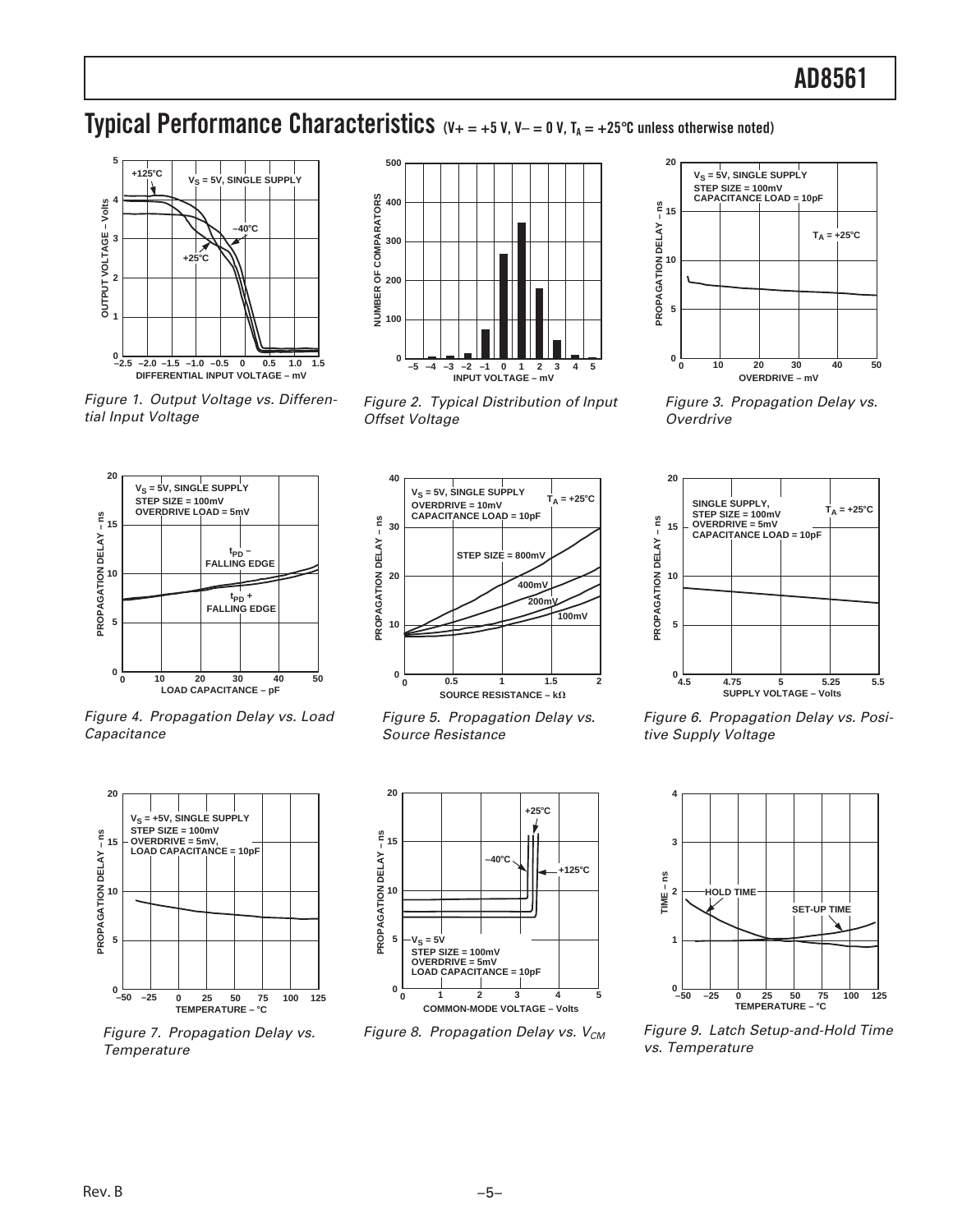

Figure 10. Output Low Voltage,  $V_{OL}$ vs. Sink Current



Figure 11. Output High Voltage,  $V_{OH}$ vs. Source Current



Figure 13. Analog Supply Current vs. Supply Voltage for +5 V, –5 V Supplies



Figure 14. Positive Supply Current vs. Frequency



Figure 12. Analog Supply Current vs. Temperature for +5 V, –5 V Supplies



Figure 15. Input Bias Current vs. Input Common-Mode Voltage for +5 V, –5 V **Supplies** 



Figure 16. Input Bias Current vs. **Temperature**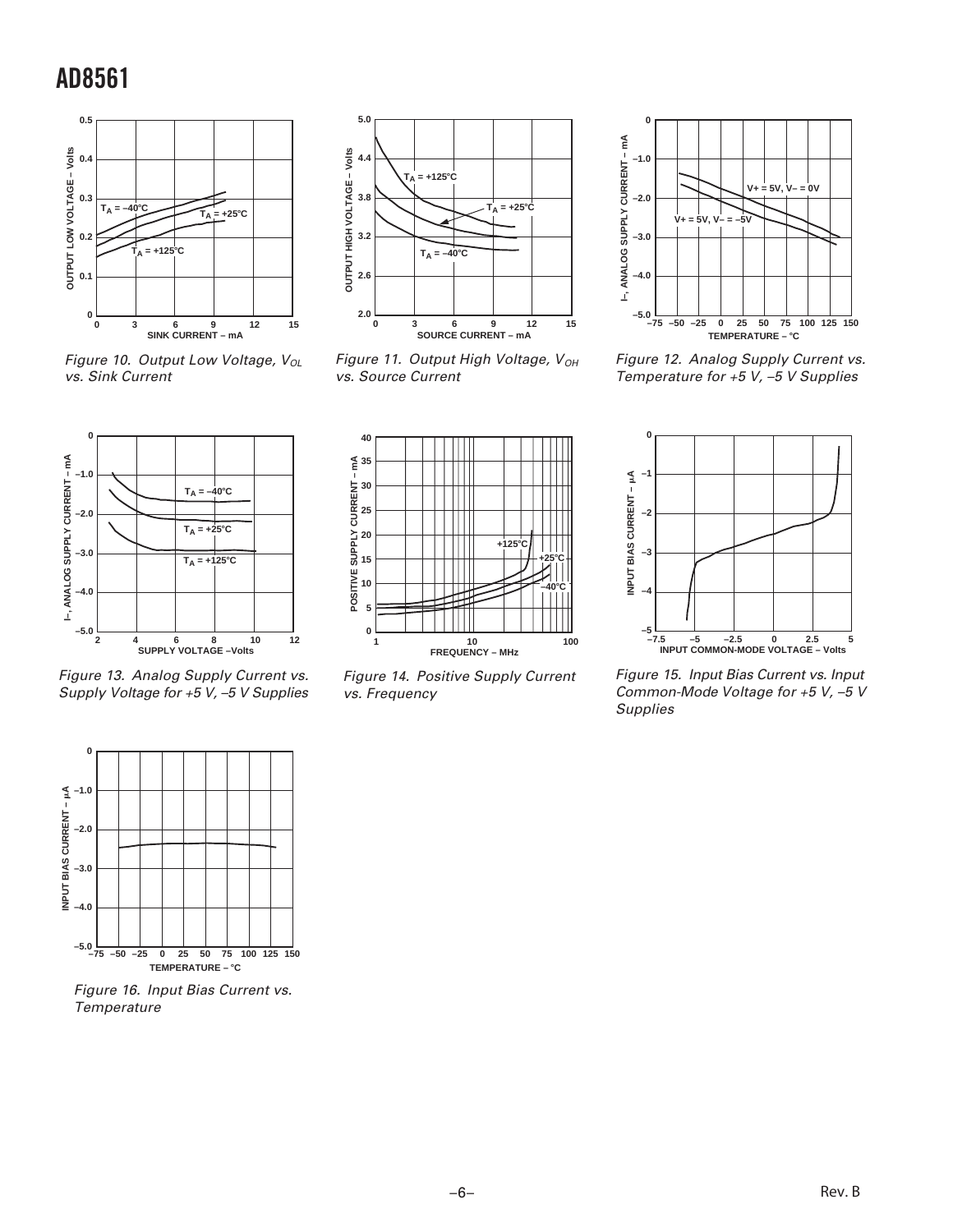#### **APPLICATIONS**

#### **OPTIMIZING HIGH SPEED PERFORMANCE**

As with any high speed comparator or amplifier, proper design and layout techniques should be used to ensure optimal performance from the AD8561. The performance limits of high speed circuitry can easily be a result of stray capacitance, improper ground impedance or other layout issues.

Minimizing resistance from source to the input is an important consideration in maximizing the high speed operation of the AD8561. Source resistance in combination with equivalent input capacitance could cause a lagged response at the input, thus delaying the output. The input capacitance of the AD8561 in combination with stray capacitance from an input pin to ground could result in several picofarads of equivalent capacitance. A combination of 3 kΩ source resistance and 5 pF of input capacitance yields a time constant of 15 ns, which is slower than the 5 ns capability of the AD8561. Source impedances should be less than 1 kΩ for the best performance.

It is also important to provide bypass capacitors for the power supply in a high speed application. A 1 μF electrolytic bypass capacitor should be placed within 0.5 inches of each power supply pin, Pin 1 and Pin 4, to ground. These capacitors will reduce any potential voltage ripples from the power supply. In addition, a 10 nF ceramic capacitor should be placed as close as possible from the power supply pins to ground. These capacitors act as a charge reservoir for the device during high frequency switching.

A ground plane is recommended for proper high speed performance. This can be created by using a continuous conductive plane over the surface of the circuit board, only allowing breaks in the plane for necessary current paths. The ground plane provides a low inductive ground, eliminating any potential differences at different ground points throughout the circuit board caused from "ground bounce." A proper ground plane also minimizes the effects of stray capacitance on the circuit board.

#### **REPLACING THE LT1016**

The AD8561 is pin compatible with the LT1016 comparator. While it is easy to replace the LT1016 with the higher performance AD8561, please note that there are differences, and it is useful to check these to ensure proper operation.

There are five major differences between the AD8561 and the LT1016—input voltage range, input bias currents, speed, output swing and power consumption.

When operated on  $a +5$  V single supply, the LT1016 has an input voltage range from +1.25 V to +3.5 V. The AD8561 has a wider input range from 0 V to 3.0 V. Signals above 3.0 V may result in slower response times (see Figure 8). If both signals exceed 3.0 V, the signals may be shifted or attenuated to bring them into range, keeping in mind the note about source resistance in Optimizing High Speed Performance. If only one of the signals exceeds 3.0 V only slightly, and the other signal is always well within the 0 V to 3 V range, the comparator may operate without changes to the circuit.

Example: A comparator compares a fast moving signal to a fixed 2.5 V reference. Since the comparator only needs to operate when the signal is near 2.5 V, both signals will be within the input range (near 2.5 V and well under 3.0 V) when the comparator needs to change output.

Note that signals much greater than 3.0 V will result increased input currents and may cause the device to operate more slowly.

The input bias current of the AD8561 is lower (–3 μA typical) than the LT1016 (+5 μA typical), and the current flows out of the AD8561 and into LT1016. If relatively low value resistors and/or low impedance sources are used on the inputs, the voltage shift due to bias current should be small.

The AD8561 (6.75 ns typical) is faster than the LT1016 (10 ns typical). While this is beneficial to many systems, timing may need to be adjusted to take advantage of the higher speed.

The AD8561 has slightly more output voltage swing, from 0.2 V above ground to within 1.1 V of the positive supply voltage.

The AD8561 uses less current (typically 5 mA) than the LT1016 (typically 25 mA).

#### **INCREASING OUTPUT SWING**

Although not required for normal operation, the output voltage swing of the AD8561 can be increased by connecting a 5 kΩ resistor from the output of the device to the V+ power supply. This configuration can be useful in low voltage power supply applications where maximizing output voltage swing is important. Adding a 5 kΩ pull-up resistor to the device's output will not adversely affect the specifications of the AD8561.

#### **OUTPUT LOADING CONSIDERATIONS**

The AD8561 output can deliver up to 40 mA of output current without any significant increase in propagation delay. The output of the device should not be connected to more than twenty (20) TTL input logic gates, or drive a load resistance less than 100  $Ω$ .

To ensure the best performance from the AD8561 it is important to minimize capacitive loading of the output of the device. Capacitive loads greater than 50 pF will cause ringing on the output waveform and will reduce the operating bandwidth of the comparator.

#### **SETUP AND HOLD TIMES FOR LATCHING THE OUTPUT**

The latch input, Pin 5, can be used to retain data at the output of the AD8561. When the voltage at the latch input goes high, the output of the device will remain constant regardless of the input voltages. The setup time for the latch is 2 ns–3 ns and the hold time is 3 ns. This means that to ensure data retention at the output, the input signal must be valid at least 5 ns before the latch pin goes high and must remain valid at least 3 ns after the latch pin goes high. Once the latch input voltage goes low, new output data will appear in approximately 8 ns.

A logic high for the latch input is a minimum of +2.0 V and a logic low is a maximum of +0.8 V. This makes the latch input easily interface with TTL or CMOS logic gates. The latch circuitry in the AD8561 has no built-in hysteresis.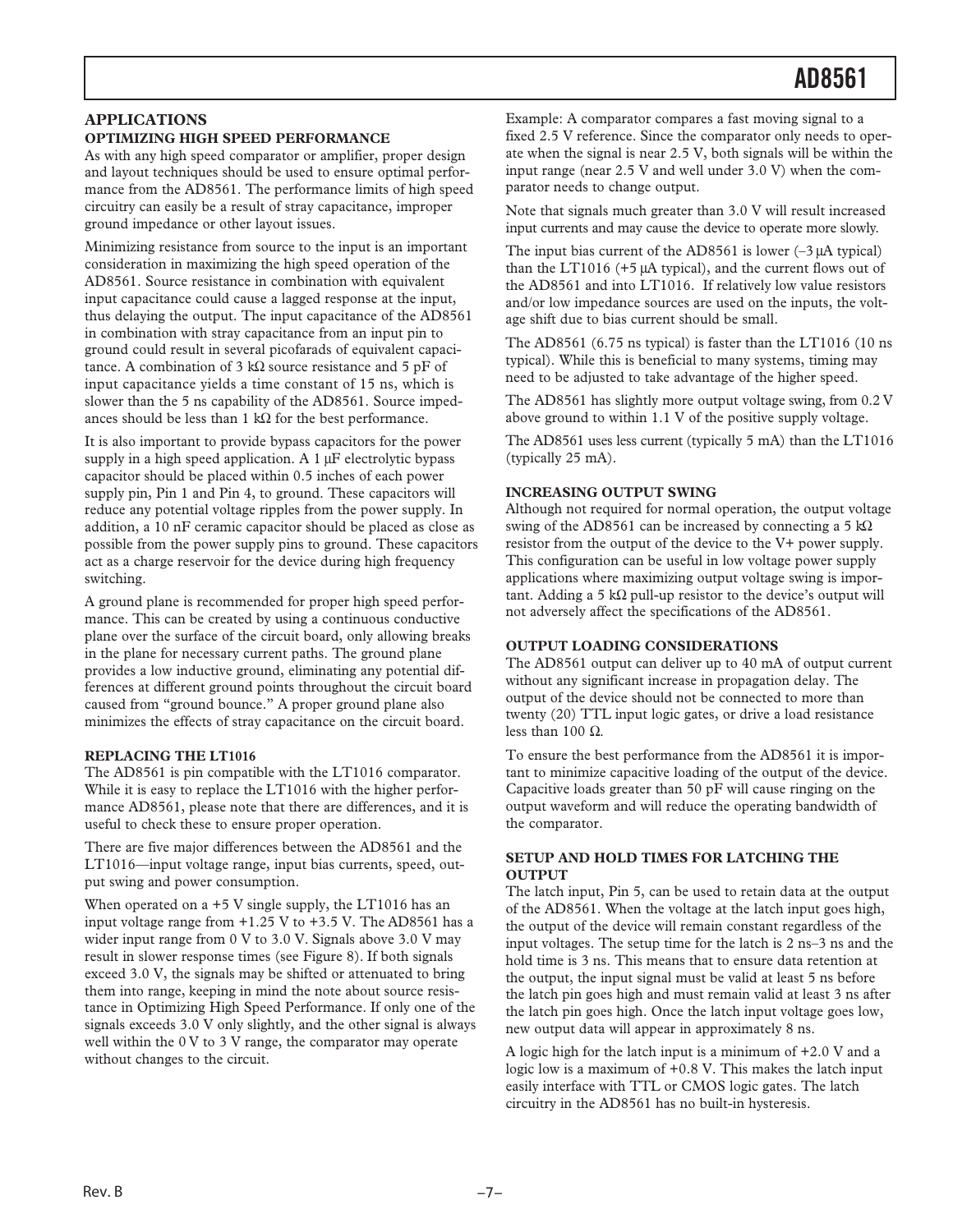#### **INPUT STAGE AND BIAS CURRENTS**

The AD8561 uses a PNP differential input stage that enables the input common-mode range to extend all the way from the negative supply rail to within 2.2 V of the positive supply rail. The input common-mode voltage can be found as the average of the voltage at the two inputs of the device. To ensure the fastest response time, care should be taken not to allow the input common-mode voltage to exceed either of these voltages.

The input bias current for the AD8561 is 3 μA. As with any PNP differential input stage, this bias current will go to zero on an input that is high and will double on an input that is low. Care should be taken in choosing resistor values to be connected to the inputs as large resistors could cause significant voltage drops due to the input bias current.

The input capacitance for the AD8561 is typically 3 pF. This is measured by inserting a 5 kΩ source resistance to the input and measuring the change in propagation delay.

#### **USING HYSTERESIS**

Hysteresis can easily be added to a comparator through the addition of positive feedback. Adding hysteresis to a comparator offers an advantage in noisy environments where it is not desirable for the output to toggle between states when the input signal is near the switching threshold. Figure 17 shows a method for configuring the AD8561 with hysteresis.



Figure 17. Configuring the AD8561 with Hysteresis

The input signal is connected directly to the noninverting input of the comparator. The output is fed back to the inverting input through R1 and R2. The ratio of R1 to  $R1 + R2$  establishes the width of the hysteresis window with  $V_{REF}$  setting the center of the window, or the average switching voltage. The Q output will switch high when the input voltage is greater than  $V_{HI}$  and will not switch low again until the input voltage is less than VLO as given in Equation 1:

$$
V_{HI} = (V_{+} - 1 - V_{REF}) \frac{R1}{R1 + R2} + V_{REF}
$$
  

$$
V_{LO} = V_{REF} \left(1 - \frac{R1}{R1 + R2}\right)
$$
 (1)

Where  $V_+$  is the positive supply voltage.

The capacitor  $C_F$  can also be added to introduce a pole into the feedback network. This has the effect of increasing the amount of hysteresis at high frequencies. This can be useful when comparing a relatively slow signal in a high frequency noise environ-

ment. At frequencies greater than  $f_P = \frac{1}{2\pi G_F R2}$ , the hysteresis window approaches  $V_{\text{HI}} = V_{+} - 1$  V and  $V_{\text{LO}} = 0$  V. At frequencies less than  $f<sub>P</sub>$  the threshold voltages remain as in Equation 1.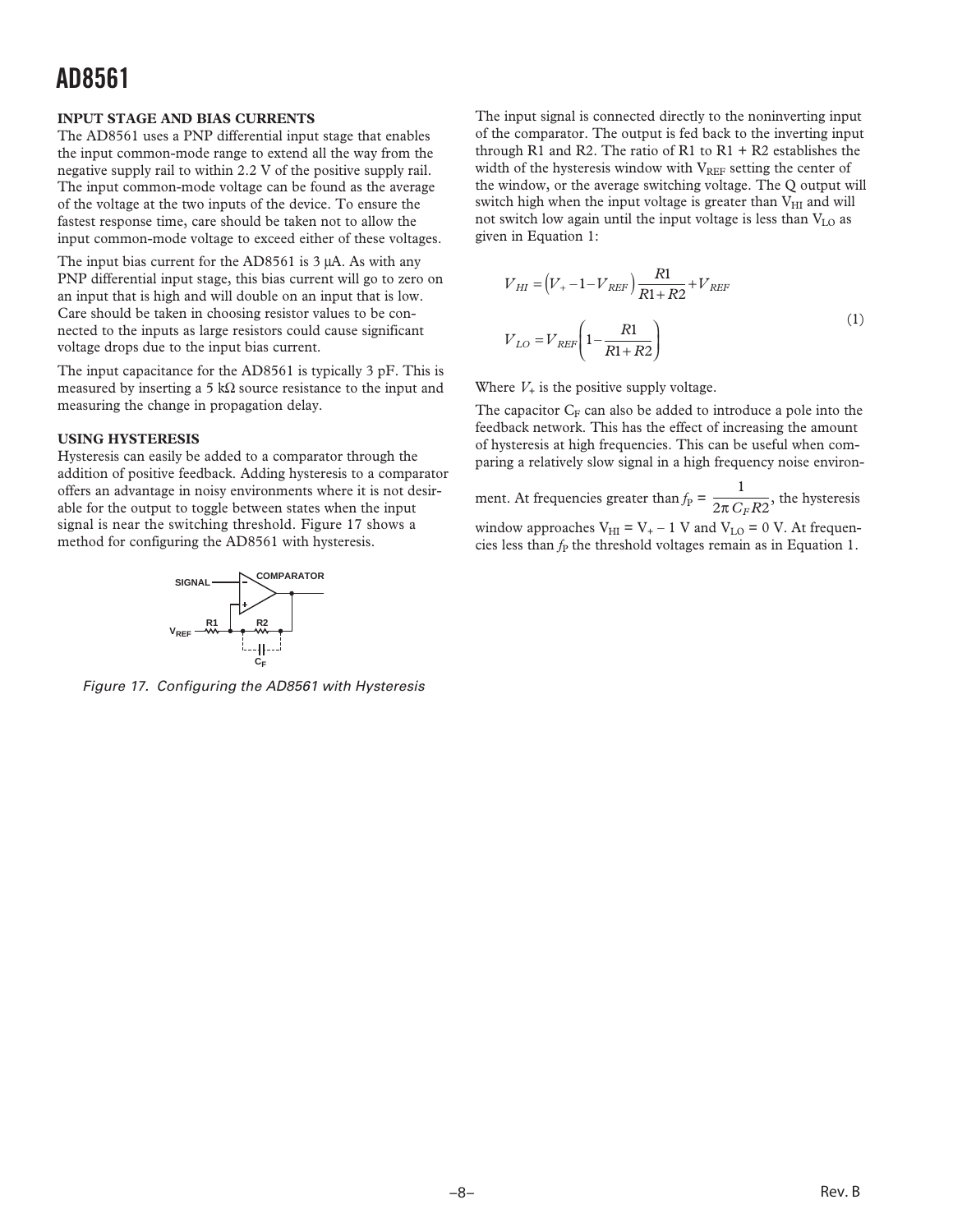```
AD8561
```

```
SPICE Model
* AD8561 SPICE Macro-Model Typical Values
* 4/98, Ver. 1.0
* TAM / ADSC
*
* Node assignments
* non-inverting input
* | inverting input
* | | positive supply
* | | | negative supply
* |||| Latch
* ||||| DGND
* ||||||Q
* ||||||| QNOT
* ||||||||
.SUBCKT AD8561 1 2 99 50 80 51 45 65
*
* INPUT STAGE
*
*
Q1 4 3 5 PIX
Q2 6 2 5 PIX
IBIAS 99 5 800E-6
RC1 4 50 1E3
RC2 6 50 1E3
CL1 4 6 1E-12
CIN 1 2 3E-12
VCM1 99 7 1
D1 5 7 DX
EOS 3 1 POLY(1) (31,98) 1E-3 1
*
* Reference Voltage
*
EREF 98 0 POLY(2) (99,0) (50,0) 0 0.5 0.5
RREF 98 0 100E3
*
* CMRR=80dB, ZERO AT 1kHz
*
ECM1 30 98 POLY(2) (1,98) (2,98) 0 0.5 0.5
RCM1 30 31 10E3
RCM2 31 98 1
CCM1 30 31 15.9E-9
*
* Latch Section
*
RX 80 51 100E3
E1 10 98 (4,6) 1
S1 10 11 (80,51) SLATCH1
R2 11 12 1
C3 12 98 10E-12
E2 13 98 (12,98) 1
R3 12 13 500
*
* Power Supply Section
*
```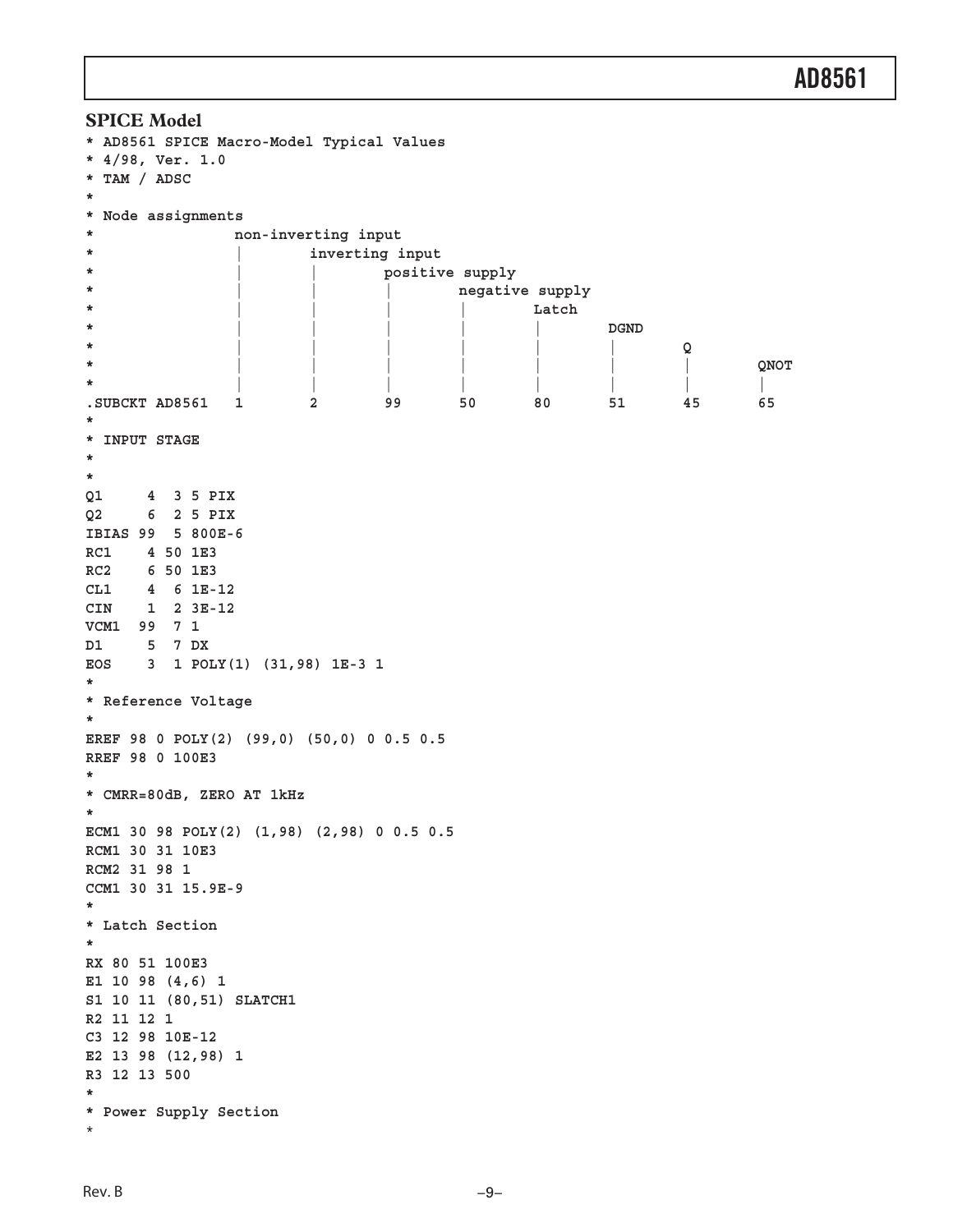```
GSY1 99 52 POLY(1) (99,50) 4E-3 -2.6E-4
GSY2 52 50 POLY(1) (99,50) 3.7E-3 -.6E-3
RSY 52 51 10
*
* Gain Stage Av=250 fp=100MHz
*
G2 98 20 (12,98) 0.25
R1 20 98 1000
C1 20 98 10E-13
D2 20 21 DX
D3 22 20 DX
V1 99 21 DC 0.8
V2 22 50 DC 0.8
*
* Q Output
*
Q3 99 41 46 NOX
Q4 47 42 50 NOX
RB1 43 41 200
RB2 40 42 5E3
CB1 99 41 10E-12
CB2 42 50 5E-12
RO1 46 45 2E3
RO2 47 45 500
EO1 98 43 POLY(1) (20,98) 0 1
EO2 40 98 POLY(1) (20,98) 0 1
*
* Q NOT Output
*
Q5 99 61 66 NOX
Q6 67 62 50 NOX
RB3 63 61 200
RB4 60 62 5E3
CB3 99 61 10E-12
CB4 62 50 5E-12
RO3 66 65 2E3
RO4 67 65 500
EO3 63 98 POLY(1) (20,98) 0 1
EO4 98 60 POLY(1) (20,98) 0 1
*
* MODELS
*
.MODEL PIX PNP(BF=100,IS=1E-16)
.MODEL NOX NPN(BF=100,VAF=130,IS=1E-14)
.MODEL DX D(IS=1E-16)
.MODEL SLATCH1 VSWITCH(ROFF=1E6,RON=500,VOFF=2.1,VON=1.4)
.ENDS AD8561
```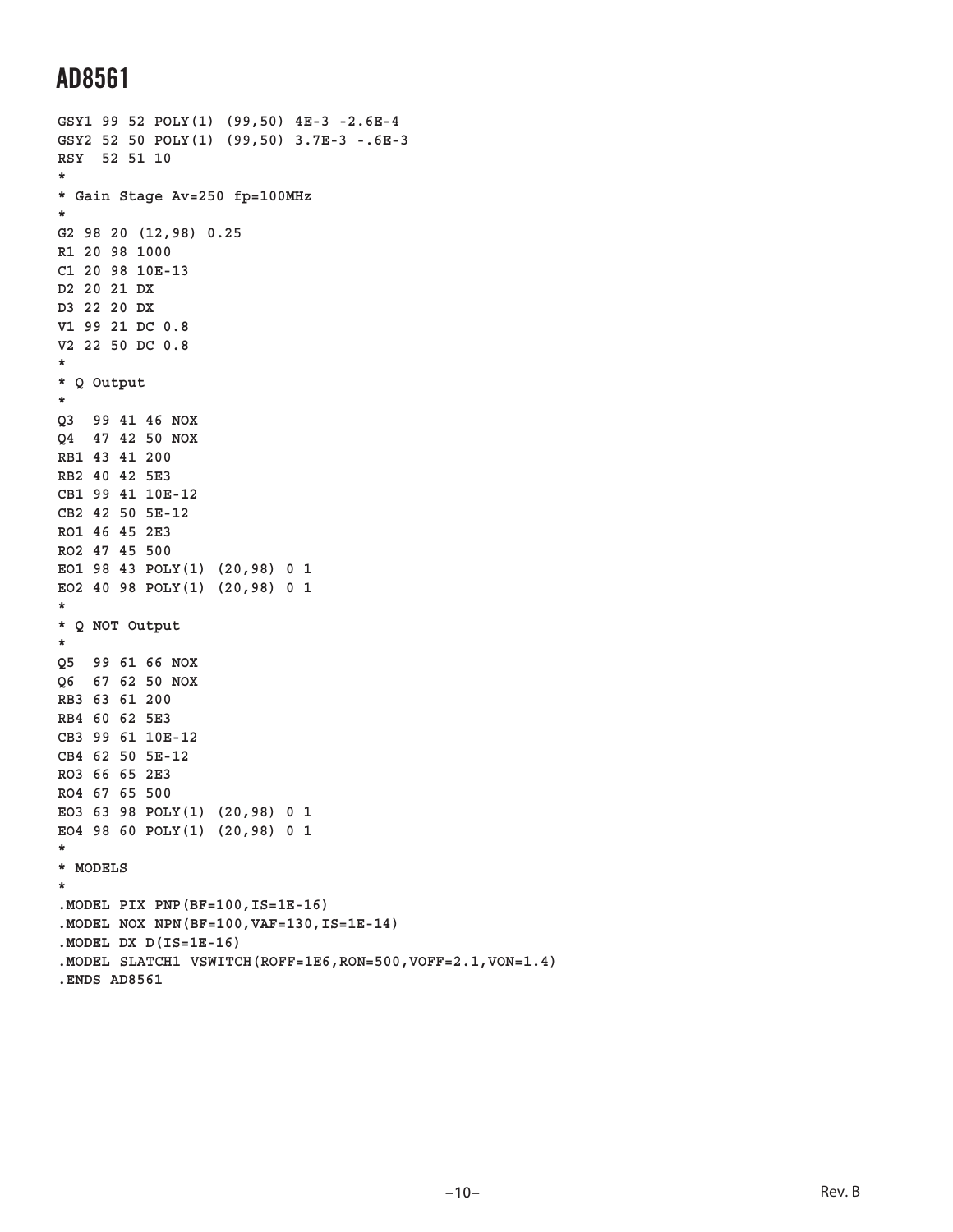### OUTLINE DIMENSIONS



**COMPLIANT TO JEDEC STANDARDS MS-001** CONTROLLING DIMENSIONS ARE IN INCHES; MILLIMETER DIMENSIONS<br>(IN PARENTHESES) ARE ROUNDED-OFF INCH EQUIVALENTS FOR<br>REFERENCE ONLY AND ARE NOT APPROPRIATE FOR USE IN DESIGN.<br>CORNER LEADS MAY BE CONFIGURED AS WHOLE OR HALF LE

> Figure 18. 8-Lead Plastic Dual In-Line Package [PDIP] Narrow Body (N-8) Dimensions shown in inches and (millimeters)



**CONTROLLING DIMENSIONS ARE IN MILLIMETERS; INCH DIMENSIONS (IN PARENTHESES) ARE ROUNDED-OFF MILLIMETER EQUIVALENTS FOR REFERENCE ONLY AND ARE NOT APPROPRIATE FOR USE IN DESIGN. COMPLIANT TO JEDEC STANDARDS MS-012-AA**

Figure 19. 8-Lead Standard Small Outline Package [SOIC\_N] Narrow Body(R-8) Dimensions shown in millimeters and (inches)



**070606-A**

(RU-8) Dimensions shown in millimeters